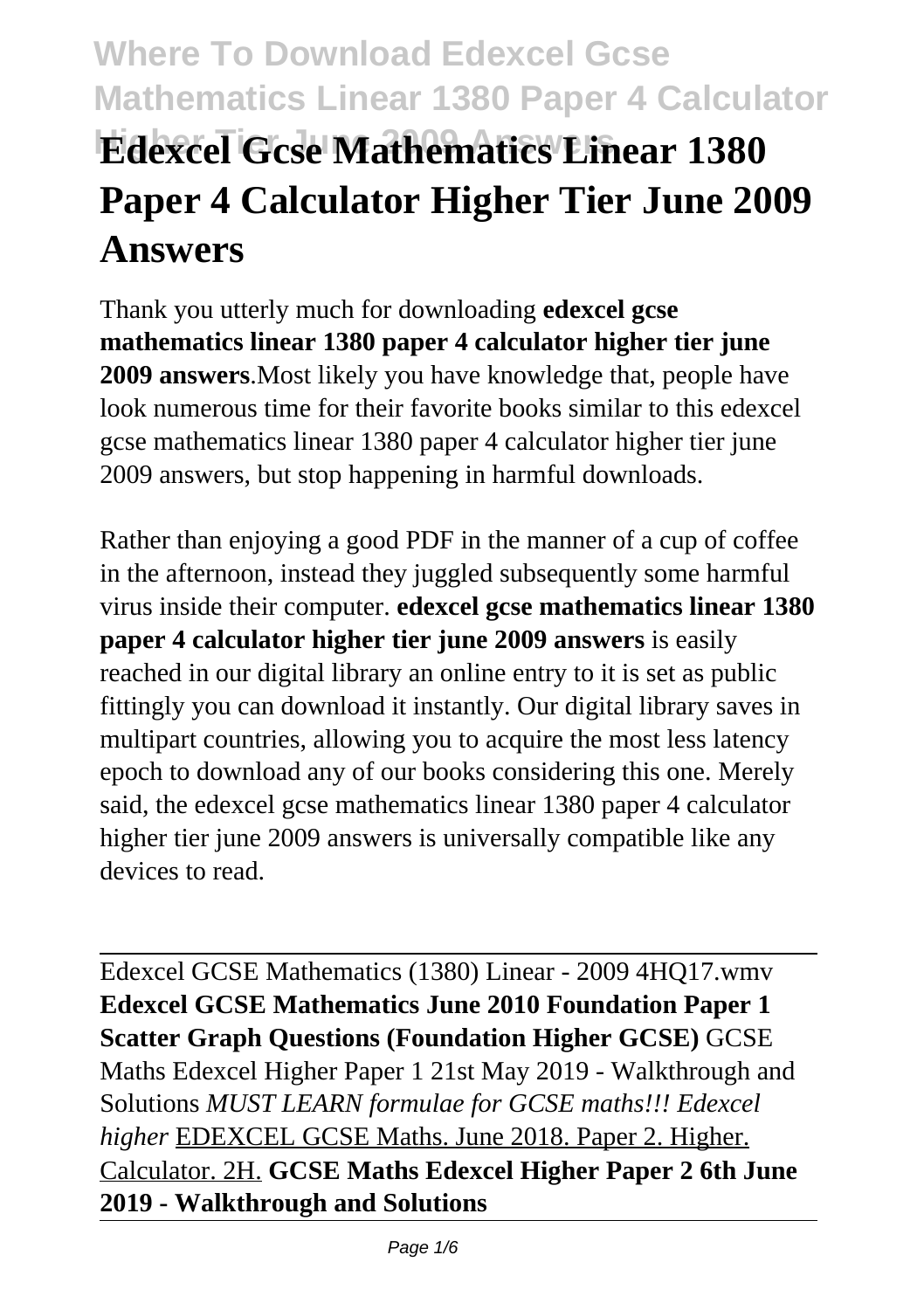# **Where To Download Edexcel Gcse Mathematics Linear 1380 Paper 4 Calculator**

Revise Edexcel GCSE Maths Higher Paper 2 Set 1 Ouestions 1 - 9 *EDEXCEL GCSE Maths. November 2018. Paper 1. Higher. Non-Calculator. 1H. Edexcel June 2011 Higher Paper 2 Worked Solutions Scatter Graphs and Correlation GCSE Maths Higher \u0026 Foundation revision Exam paper practice \u0026 help Edexcel GCSE Maths November 2018 2H Exam Paper Walkthrough American Takes British GCSE Higher Maths!* Everything About Circle Theorems - In 3 minutes!*Everything You Need To Pass Your GCSE Maths Exam! Higher \u0026 Foundation Revision | Edexcel AQA \u0026 OCR GCSE EdExcel 9-1 Maths Foundation June 2018 Paper 3* GCSE 9-1 Maths Revision 20 topics in only half an hour! Higher and Foundation upto grade 5 | Part 1 GCSE EdExcel 9-1 Maths Foundation November 2018 Paper 1 Transformations GCSE Maths Higher \u0026 Foundation revision Exam paper practice \u0026 help Cumulative Frequency GCSE Maths Higher revision Exam paper practice \u0026 help **Revise Edexcel Maths Foundation Paper 3 - Questions 1 - 13** *November 2019 Paper 2H (Edexcel GCSE Maths revision) Edexcel GCSE Maths November 2018 1H Exam Paper Walkthrough GCSE Maths Edexcel June 2014 1H Higher Non-Calculator (complete paper) GCSE Maths Edexcel Foundation Paper 1 21st May 2019 - Walkthrough and Solutions* Edexcel GCSE Maths November 2018 1F Exam Paper Walkthrough Edexcel Foundation Paper 2 Calculator Revision - Questions 1 - 13 June 2018 Foundation Paper 3 Edexcel Foundation paper 1 non calculator - questions 1 - 14 *Edexcel Higher June 2011 paper 1 worked solutions Edexcel Gcse Mathematics Linear 1380* ×boxbox; ? Are you sure you want to exit this session? Yes No No

*Mathematics (1380) Linear | Pearson qualifications - Edexcel* | {{ document.extension }} {{ document.size }} | {{ document.datecreated | date : 'dd MMMM yyyy' }} | {{ document.extension }} {{ document.size }} | {{ document.date ...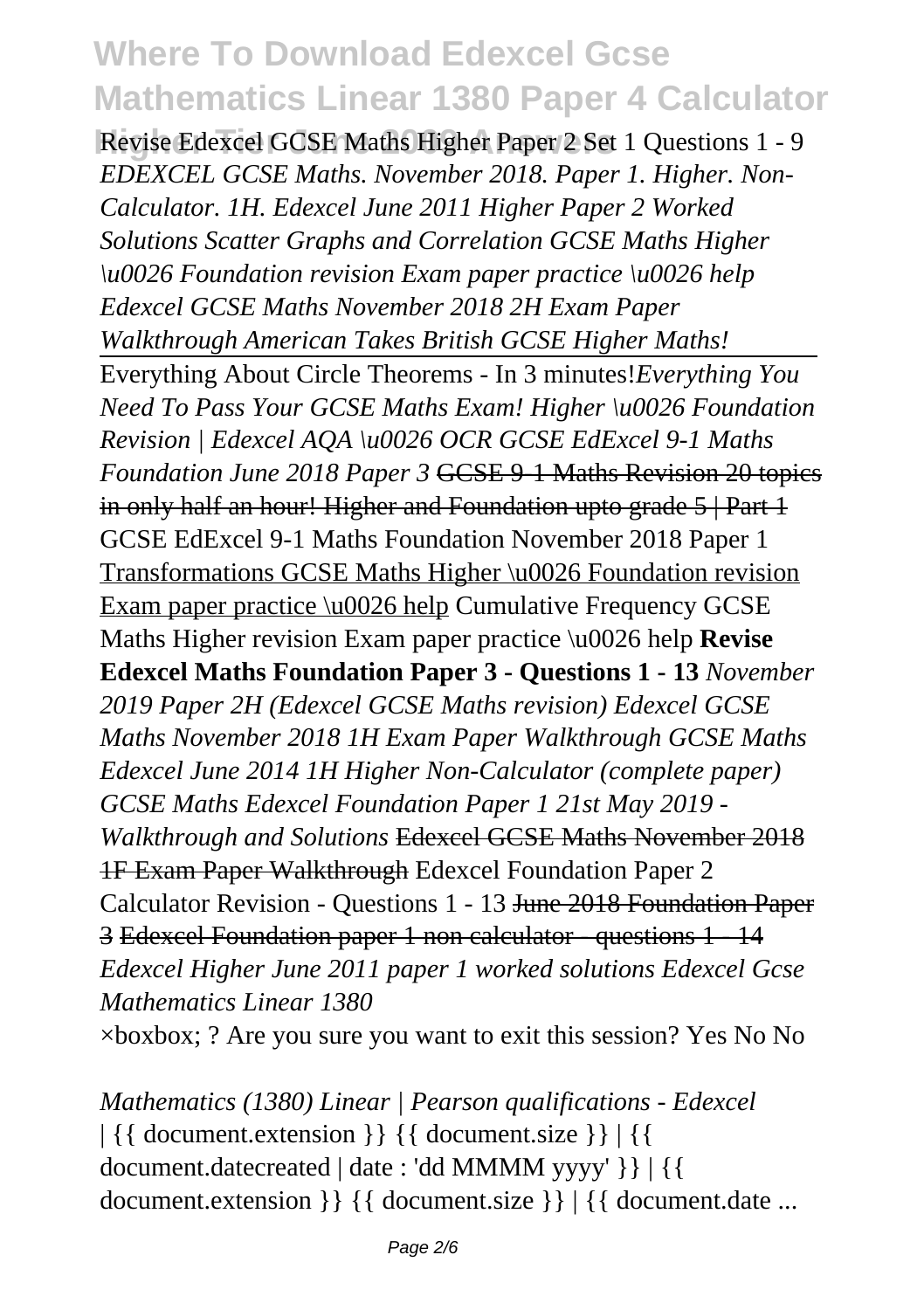# **Where To Download Edexcel Gcse Mathematics Linear 1380 Paper 4 Calculator Higher Tier June 2009 Answers**

*Mathematics (1380) Linear | Pearson qualifications - Edexcel* At GCSE exam boards will provide: two re-sit opportunities in relation to legacy GCSEs in English, English language and mathematics (including linked pair maths GCSEs – 'applications of mathematics' and 'methods in mathematics'), one in November 2016 and one in summer 2017

*Mathematics (1380) Linear | Pearson qualifications - Edexcel* We are doing some work on our website to remove pages that relate to specifications across ELC, GCSE, AS and A level that have had their final assessment window. Read more For GCSE, AS and A level, these are for qualifications that were accredited between 2008 and 2011.

*Mathematics (1380) Linear | Pearson qualifications - Edexcel*  $\times$ boxbox; ? Are you sure you want to exit this session? Yes No No

#### *Mathematics (1380) Linear | Pearson qualifications*

Download edexcel gcse mathematics linear 1380 paper 4 calculator histograms document. On this page you can read or download edexcel gcse mathematics linear 1380 paper 4 calculator histograms in PDF format. If you don't see any interesting for you, use our search form on bottom ? . Histograms(H) Edexcel GCSE. ...

*Edexcel Gcse Mathematics Linear 1380 Paper 4 Calculator ...* GCSE Mathematics (1380) Paper 3H 1 Edexcel is one of the leading examining and awarding bodies in the UK and throughout the world. We provide a wide range of qualifications including academic, vocational, occupational and specific programmes for employers.

*Mark Scheme (Results) November 2010 - Maths Genie* GCSE Mathematics (Linear) 1380)RUPXODH +LJKHU 7LHU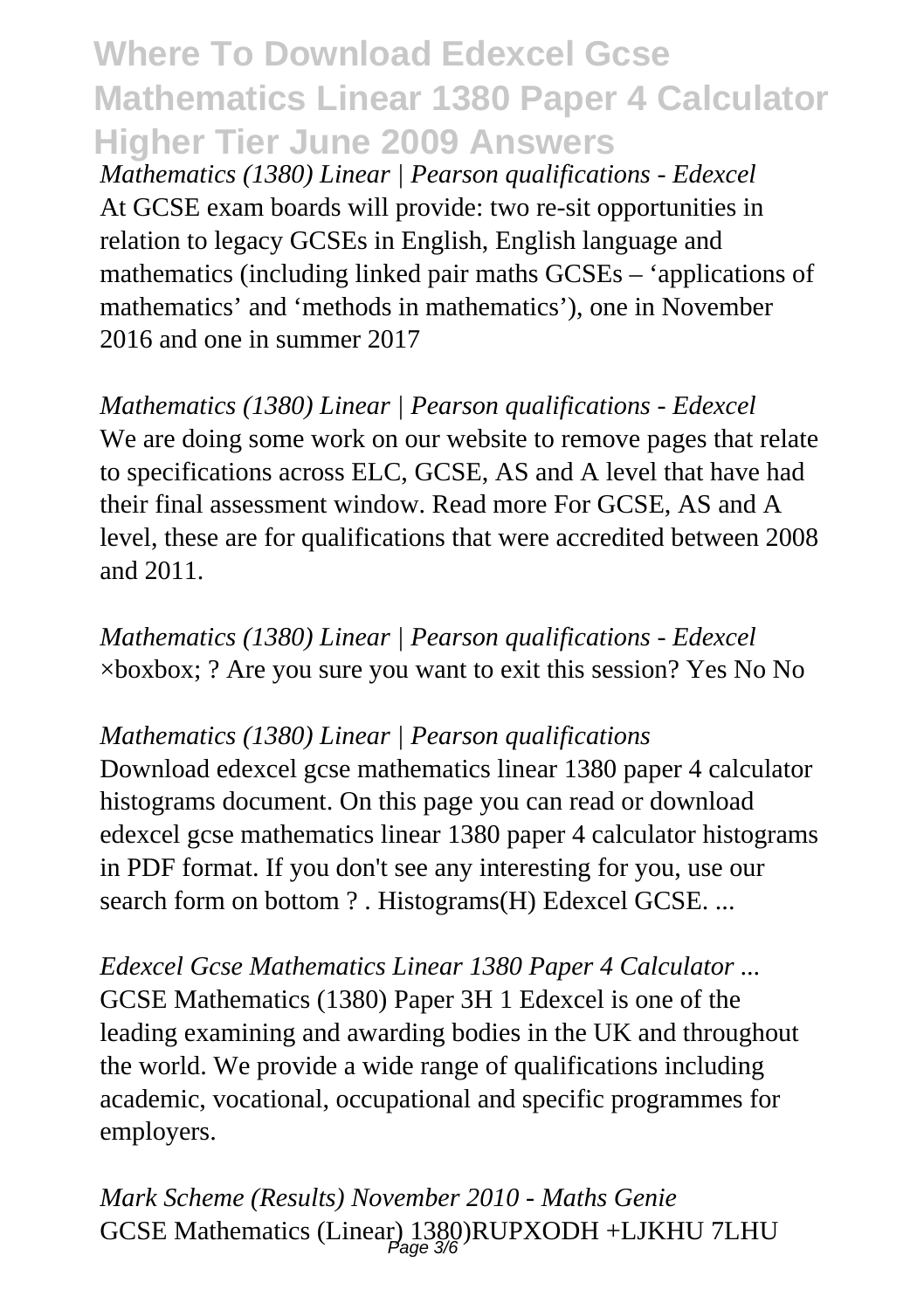# **Where To Download Edexcel Gcse Mathematics Linear 1380 Paper 4 Calculator**

You must not write on this formulae page. Anything you write on this formulae page will gain NO credit. Volume of a prism DUHD RI FURVV VHFWLRQ î OHQJWK VHFWLRQ OHQJWK FURVV r h l Volume of cone ?r h Curved surface area of cone ?rl Volume of sphere  $?r =$  Surface area of sphere  $?r = r$ 

### *Paper 4 (Calculator) Higher Tier*

1380\_3H Question Working Answer Mark Notes. 1 (a) ab+2 2 M1 for  $2a - a (=a)$  or  $3b - b (=2b)$  A1 for  $a + 2b$  or  $1a + 2b$ . (b)  $8m - 12n1$ B1 cao. 2 223 60.2×0.799 ? 60 0.8 48 0.24 200 200  $\times = 0.24$  3 B1 for any two of 60, 0.8, 200 seen or48 seen M1 for at least one of 60, 0.8, 200 and.

### *Mark Scheme (Results) March 2012 - Maths Genie*

1380\_3H Question Working Answer Mark Notes 3 Exterior angle =  $6\,360 = 60$  Interior angle =  $180 - 60 = 120\,120 + 90 = 210\,360$  –  $210 = \text{OR}$  Sum of interior angles =  $4 \times 180 = 720$  Interior angle =  $720 \div 6 = 120$  120 + 90 = 210 360 – 210 = OR Exterior angle = 6  $360 = 60$  Exterior angle = 90 90 + 60 = 150 4 M1 6 360 (= 60)

## *Mark Scheme (Results) November 2011 - Maths Genie*

1380/4H Edexcel GCSE Mathematics (Linear) 1380 Paper 4 (Calculator) Higher Tier Friday 12 November 2010 Morning Time: 1 hour 45 minutes Materials required for examination Items included with question papers Ruler graduated in centimetres and Nil millimetres, protractor, compasses, pen, HB pencil, eraser, calculator. Tracing paper may be used.

#### *Paper 4 (Calculator) Higher Tier - Maths Genie*

GCSE Mathematics (1380) Paper 4H Edexcel is one of the leading examining and awarding bodies in the UK and throughout the world. We provide a wide range of qualifications including academic, vocational, occupational and specific programmes for employers.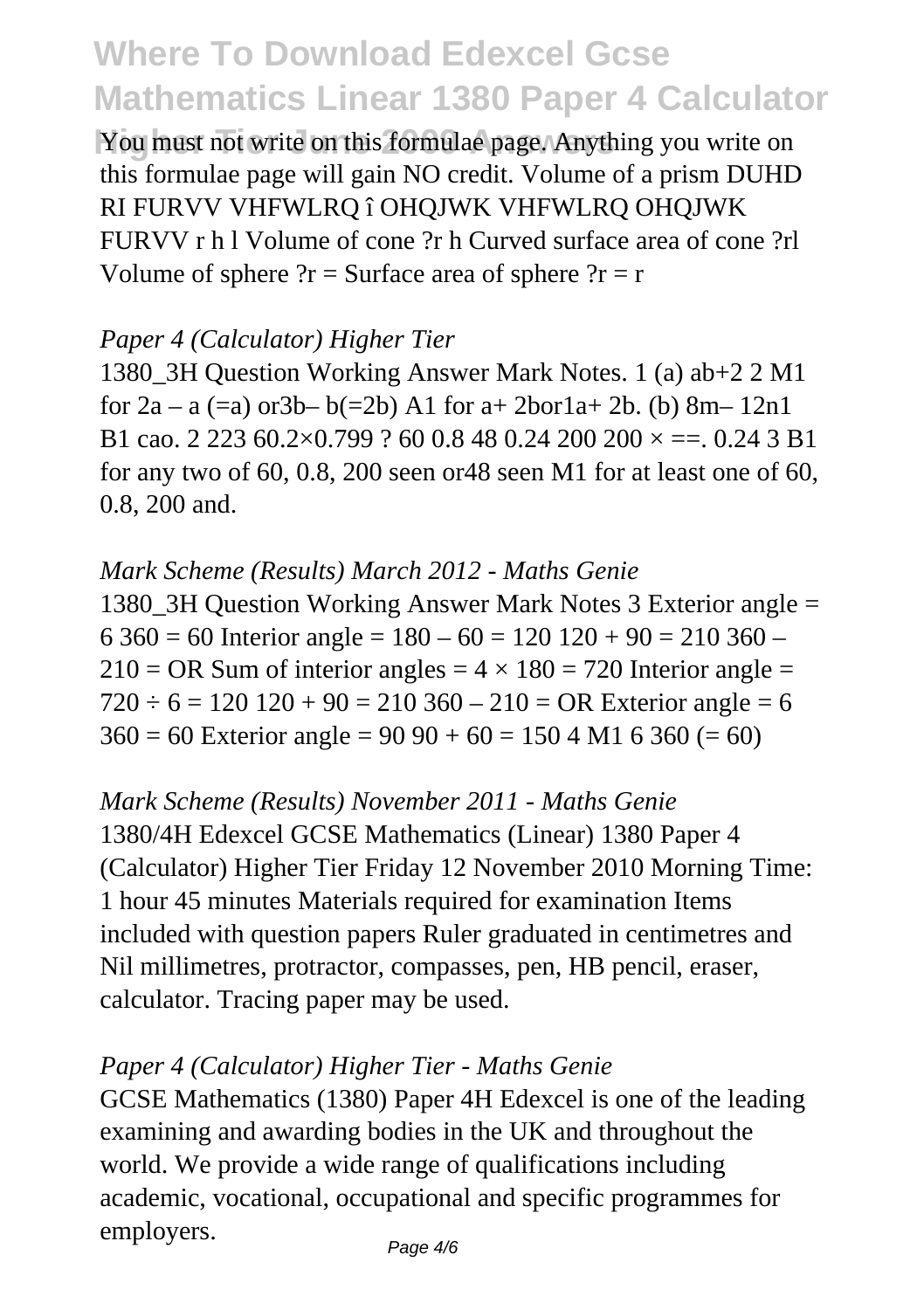# **Where To Download Edexcel Gcse Mathematics Linear 1380 Paper 4 Calculator Higher Tier June 2009 Answers**

*Mark Scheme (Results) November 2010 - Maths Genie* 1380/1F Edexcel GCSE Mathematics (Linear) – 1380 Paper 1 (Non-Calculator) Foundation Tier Wednesday 9 November 2011 – Afternoon Time: 1 hour 30 minutes Materials required for examination Items included with question papers Ruler graduated in centimetres and Nil millimetres, protractor, compasses, pen, HB pencil, eraser. Tracing paper may be used.

## *Paper 1 (Non-Calculator) Foundation Tier*

Edexcel GCSE Maths past exam papers. Edexcel currently runs one syallbus GCSE (9-1) in Mathematics (1MA1), prior to 2017 Edexcel ran two syllabuses Mathematics A and Mathematics B. If you are not sure which exam tier (foundation or higher) you are sitting check with your teacher.

# *Edexcel GCSE Maths Past Papers - Revision Maths*

Surname Centre Paper Reference 1380/4 H Signature 1380/41-1 Edexcel GCSE Mathematics (Linear) — 1380 Paper 4 (Calculator) Circle Theorems Initial(s) Examiner's use only Team Leader's use only Past Paper Questions Arranged by Topic Materials required for examination Ruler graduated in centimetres and millimetres, protractor, compasses, pen, HB pencil, eraser, calculator.

#### *fhsmathsrevise - Home*

1380/3H. Edexcel GCSE Mathematics (Linear) – 1380 Paper 3 (Non-Calculator) Higher Tier Monday 18 May 2009 – Afternoon Time: 1 hour 45 minutes Materials required for examination Ruler graduated in centimetres and millimetres, protractor, compasses, pen, HB pencil, eraser. Tracing paper may be used. Items included with question papers Nil.

*Non Calculator Paper Higher Tier - Ilfracombe Academy ...* 1380/1F Edexcel GCSE Mathematics (Linear) – 1380 Paper 1 (Non-Page 5/6